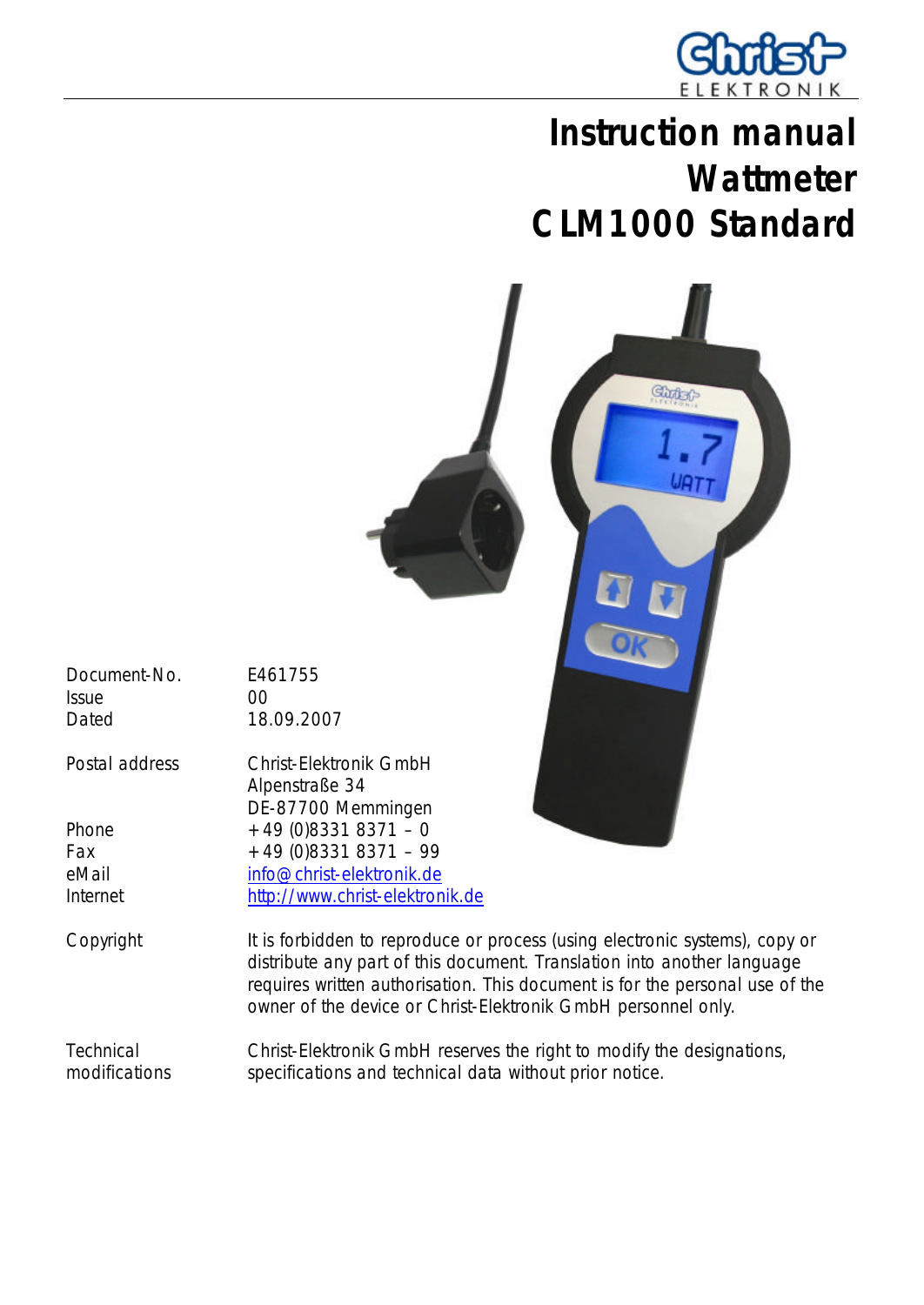

# Table of contents

|                | Seite |
|----------------|-------|
| 1 <sub>1</sub> |       |
| 1.1            |       |
| 1.2            |       |
| 2.             |       |
| 2.1            |       |
| 2.2            |       |
| 2.3            |       |
| 2.3.1.         |       |
| 2.3.2.         |       |
| 2.3.3.         |       |
| 3.             |       |
| 4.             |       |
| 4.1            |       |
| 4.2            |       |
| 4.3            |       |
| 4.4            |       |
| 4.5            |       |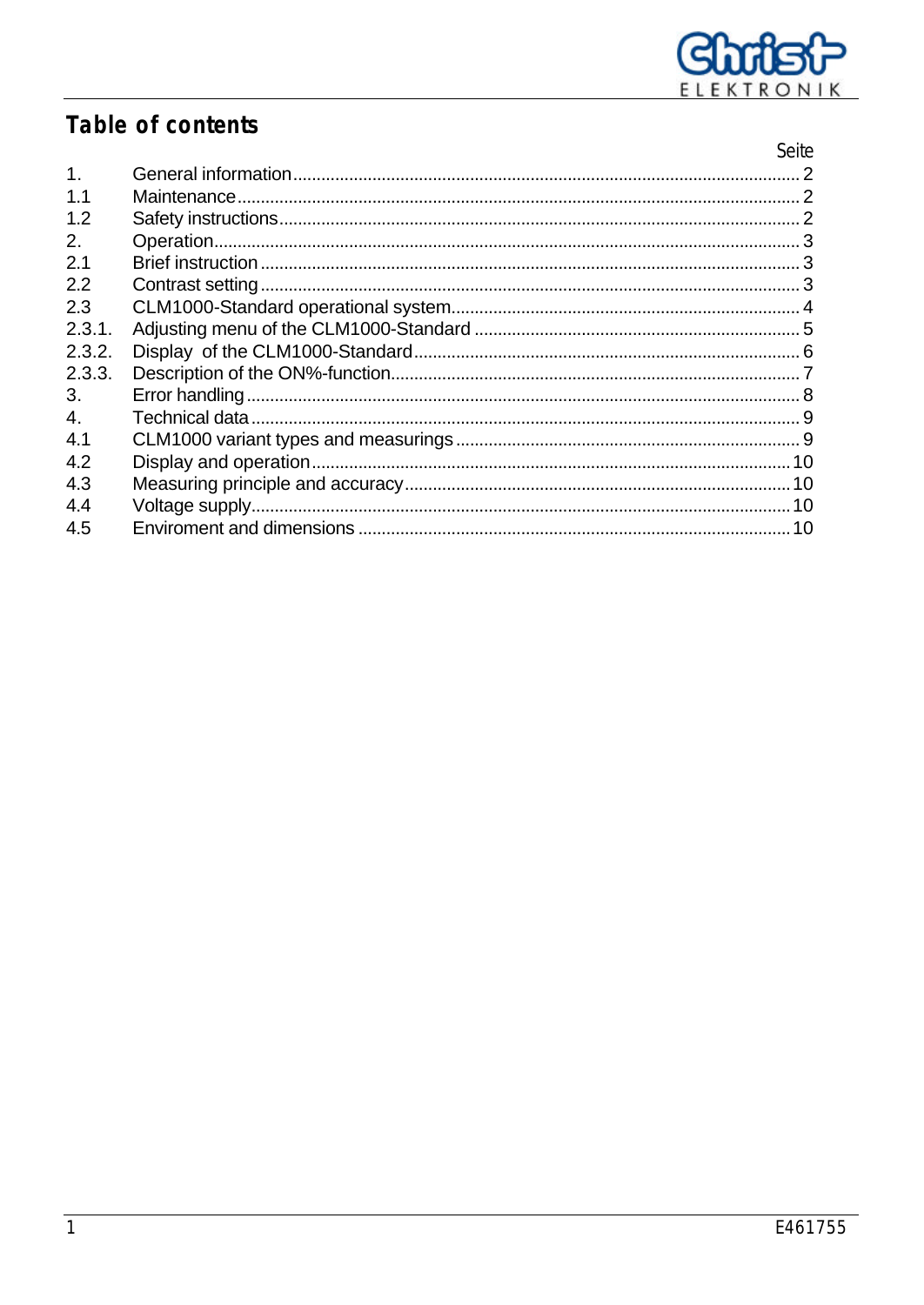

### **1. General information**

#### **1.1 Maintenance**



#### **INFORMATION!**

This device is made to DIN EN ISO 9001 standard and has left the factory in flawless condition regarding technical safety.

To maintain this condition and ensure safe operation pay attention to the information and warnings contained in this instruction manual.

#### **1.2 Safety instructions**



#### **DANGER!**

If the casing, connection cable or another part of the device is damaged, it is to be unplugged and switched off immediately.

#### **DANGER!**

Before opening the casing unplug connecting cable.

**The screws at the battery cover on the back of the device shall not be opened.**

Warranty voids if the device is opened.

#### **DANGER!**

Ensure that any repairs to the unit are carried out by qualified personnel. Substantial risk for the user arises from improper repairs.

Liquids and dust shall not enter the device. Don't expose the device to humidity or solar radiation for any length of time!

#### **DANGER!**

Connect the CLM1000 only to approved security sockets 100-264 VAC/47- 63 Hz with protective earth conductor.

Maximum power of any kind of load shall not exceed 4424 Watt (max. 16A)



#### **CAUTION!**

If the device is diverted from its intended use or operated wrongly no liability can be assumed for possible harms.

The device shall not be handled with abrasive and sharp-edged objects. The device shall not be cleaned with solvent-containing or acidic substances.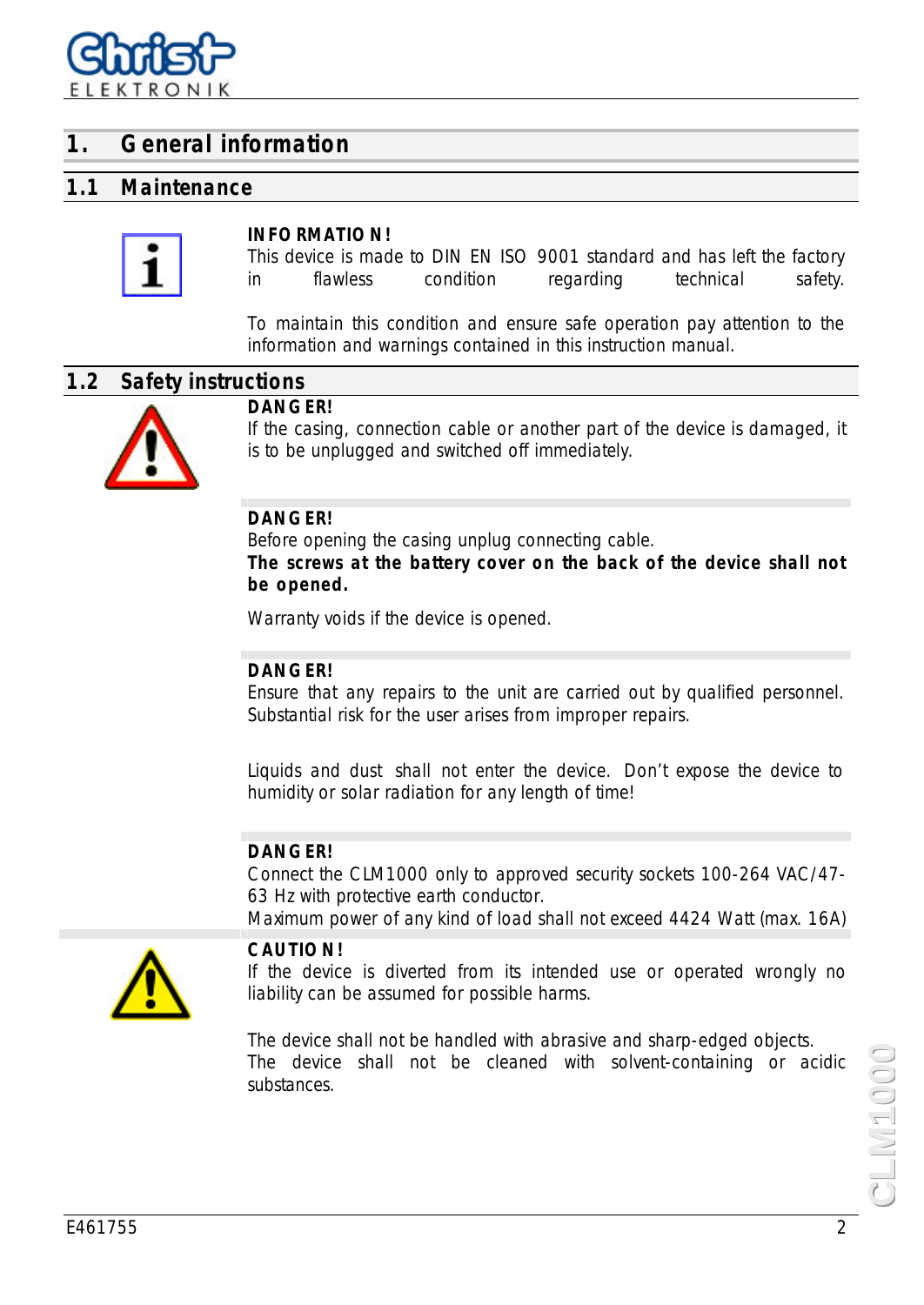

## **2. Operation**

### **2.1 Brief instruction**



Unplug the load (e.g. household appliance, HIFI, PC…) and plug it in the adapter of the measuring device. Subsequently connect the adapter of the measuring device to the socket.

**All readings are saved even after unplugging the wattmeter or a mains failure. They will be recalled by plugging in again.**



Switch between the different modes using the arrow keys.



Approve the settings with the OK key.





### **2.2 Contrast setting**

The contrast setting is saved after switching off the wattmeter.



#### **Increase contrast:**

Press the "OK" button and the "arrow up" button simultaneously to increase contrast.



Press the "OK" button and the "arrow down" button simultaneously to increase contrast.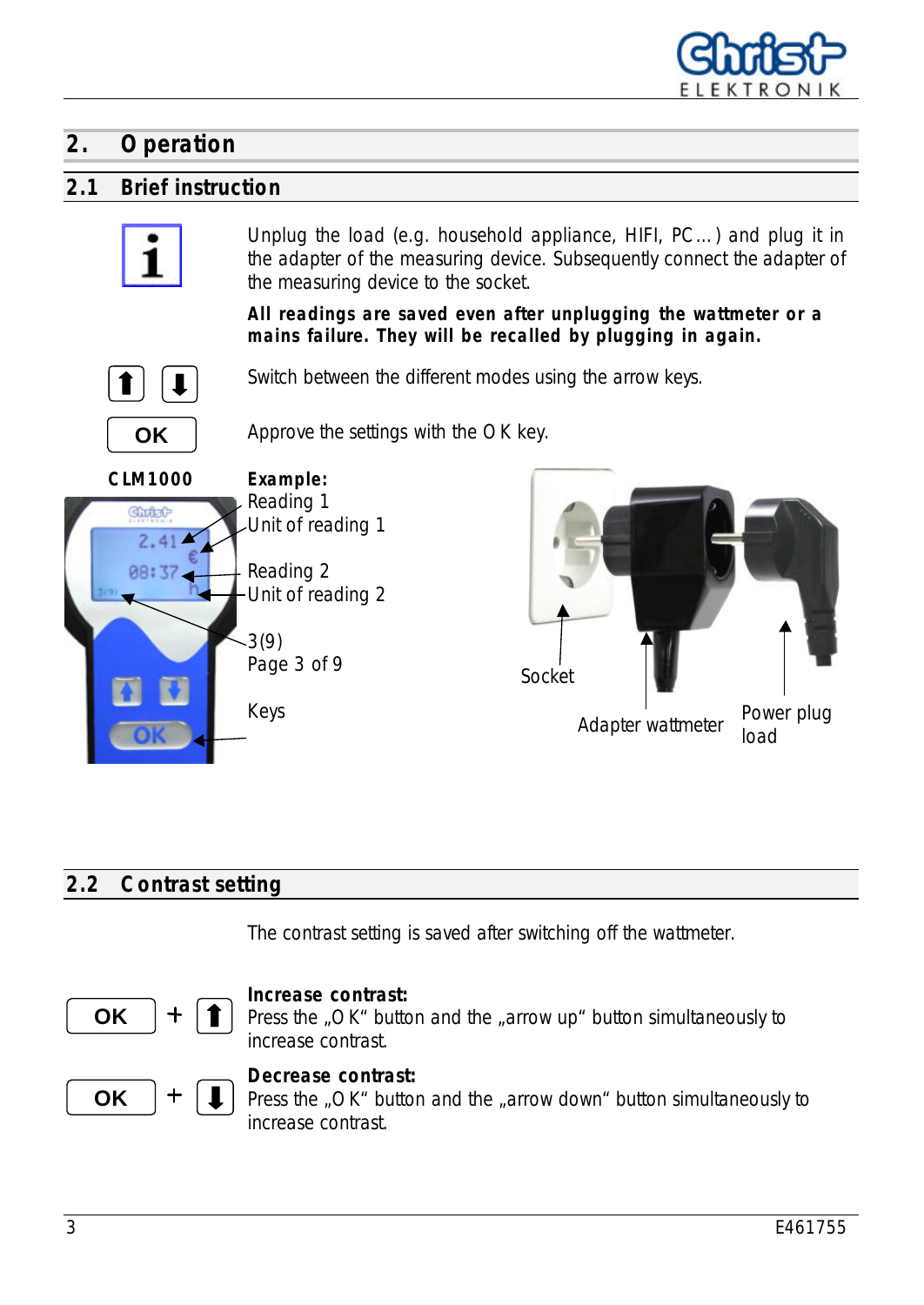

### **2.3 CLM1000-Standard operational system**

The **Wattmeter CLM1000-Standard** is made for measuring the following electric parameters:

- Instantaneous real power [W]
- min. and max. of Instantaneous real power [W]
- Voltage [V]
- min. and max. of Voltage [V]
- Current [A]
- min. and max. of Current [A]
- active energy (consumption) [kWh]
- active energy /24 hours [kWh]
- consumption costs  $[€]$
- consumption costs /24 hours  $[\in]$
- Tariff adjustment [€]
- test time [hh:mm]
- rate of time over Stand-By threshold [%]
- time over Stand-By threshold [hh:mm]

The 24-hour-measurement calculate the consumption and costs of one day. A successful measurement result is shown on the green display.

### **The €-sign in the manual is an indicator for money.**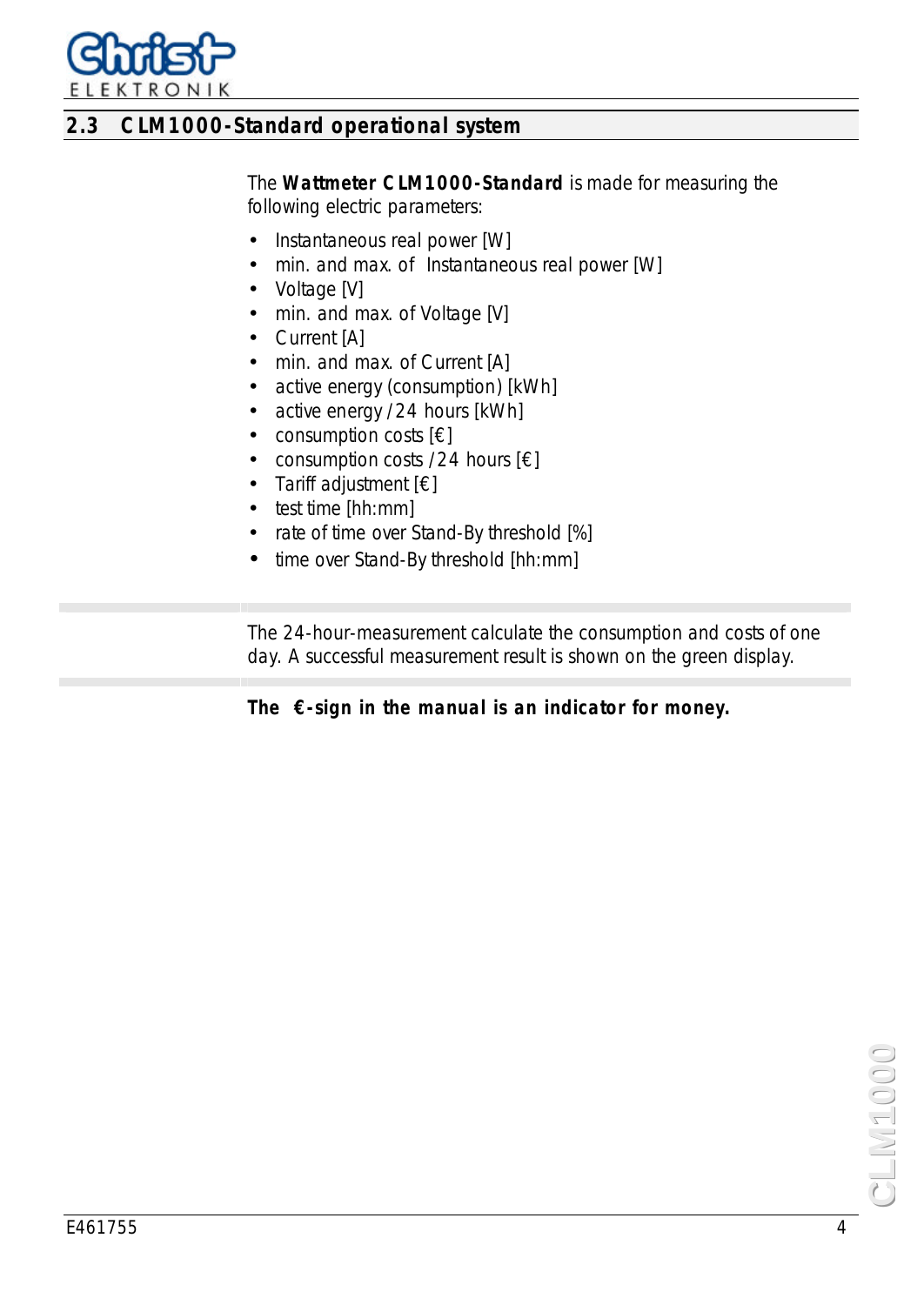

### **2.3.1. Adjusting menu of the CLM1000-Standard**



By the simultaneous pressing of the two arrow keys for approx. 2 seconds the adjusting menu of the CLM1000-Standard appears.

With the **arrow keys** the different menu options can be started.

With **exi**t the adjusting menu will be left.

### **Beginning of a new measurement**



In this attitude: If the  $\begin{vmatrix} \mathbf{OK} \mathbf{K} \end{vmatrix}$  key is pressed, then all measured values and the gate time sets to zero and the equipment starts a new measurement. **OK**

**The consumer who can be measured should be already switched on.**

 **Adjust the tariff**



In this attitude: If the  $\overline{OR}$  key is pressed, then the price in Euro per kWh can be adjusted with the arrow keys. The entered price is confirmed with pressing the OK-key and the equipment changes again into the adjusting menu shown. **OK**

 **Adjust the On%-threshold (Standby threshold)**



In this attitude: If the  $\overline{OK}$  key is pressed, then the threshold for the "ON%"-computation can be adfusted with the arrow keys. **OK**

This threshold value can be adfusted from 0 watts to 100 watts.

Specification of this function see: "Description of the ON%-function"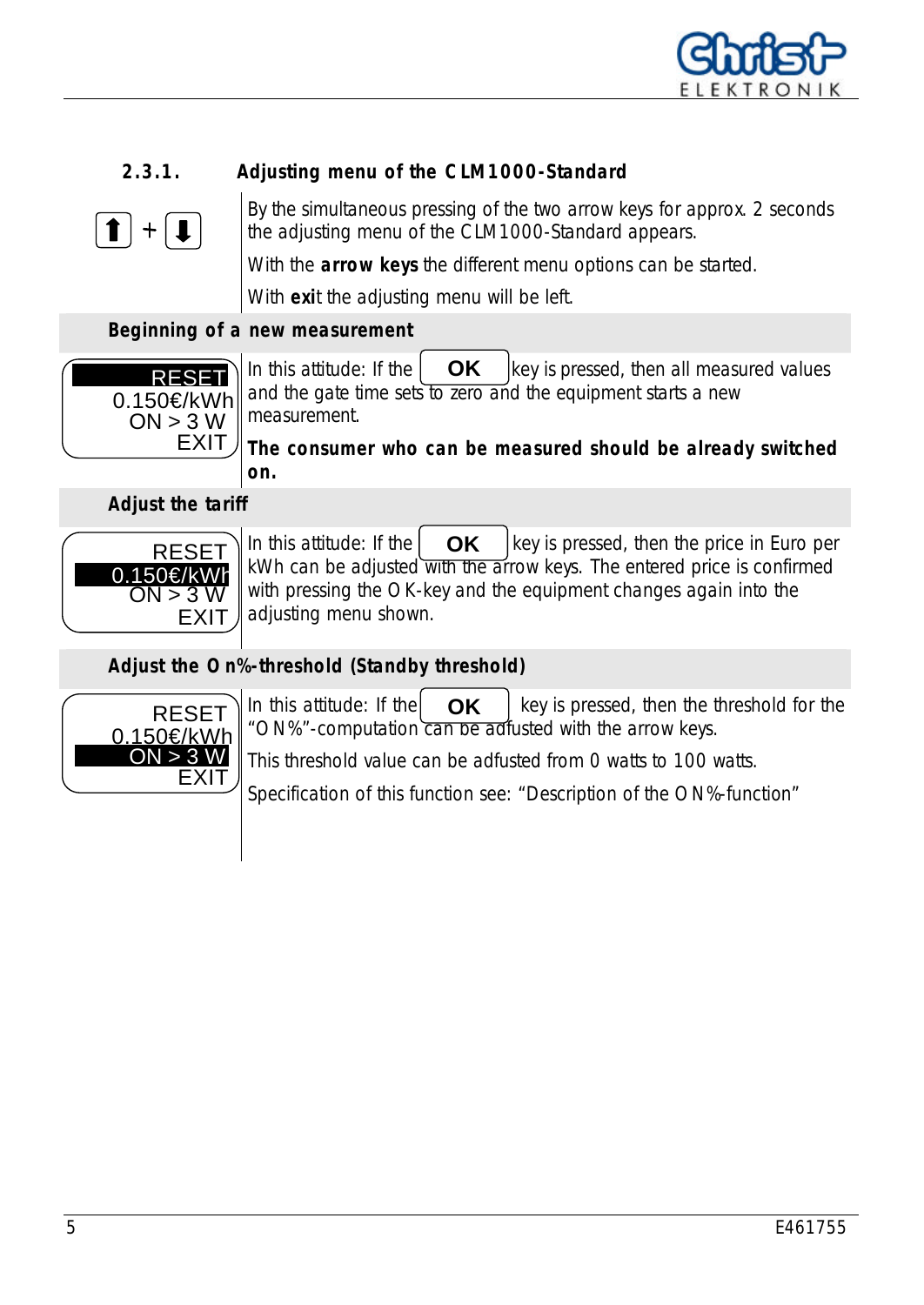

| 2.3.2. |  |  | Display of the CLM1000-Standard |
|--------|--|--|---------------------------------|
|--------|--|--|---------------------------------|

| <b>Display</b>                 | Mode of<br>operation                    | Range                      | <b>Meaning</b>                                                              |
|--------------------------------|-----------------------------------------|----------------------------|-----------------------------------------------------------------------------|
| 35.9<br><b>WATT</b><br>1(9)    | Real power]                             | 0,0 - 4224 Watt            | Instantaneous real power of<br>the consumer.                                |
| 0.023<br>kWh                   | Active energy [kWh]<br>(consumption)    | $0,0000 -$<br>99999,99 kWh | Energy since begin the<br>measuring.                                        |
| 00:39<br>2(9)<br>h             | Time [h]                                | $00:00 -$<br>9999:59 h     | Time since begin the<br>measuring.                                          |
| 2.05<br>€                      | Cost $[\in]$                            | $0,00 - 99999,99 \in$      | Costs since begin the<br>measuring.                                         |
| 00:39<br>3(9)<br>h             | Time [h]                                | 00:00 - 9999:59 h          | Time since begin the<br>measuring.                                          |
| KWh/24h                        | Active energy of 24h<br>measuring [kWh] | $0,0000 -$<br>108,0000 kWh | 24 hour measuring runs!<br>The display backlight is<br>green if the 24 hour |
| <b>€/24h</b><br>4(9)           | Cost of 24h<br>measuring $[\in]$        | $0,00 - 99999,99 \in$      | measuring is ready und the<br>result is shown.                              |
| 233.6<br><b>VOLT</b>           | Voltage [V]                             | $100,0 - 264,0$ V          | Instantaneous voltage.                                                      |
| 0.201<br>5(9)<br><b>AMPERE</b> | Current [A]                             | $0,000 - 16,00 A$          | Instantaneous current.                                                      |
| 233.9<br>Vmax                  | Max. voltage [V]                        | $100,0 - 264,0$ V          | Maximum voltage of the<br>measuring.                                        |
| 231.0<br>6(9)<br>Vmin          | Min. voltage [V]                        | $100,0 - 264,0$ V          | Minimum voltage of the<br>measuring.                                        |
|                                |                                         |                            |                                                                             |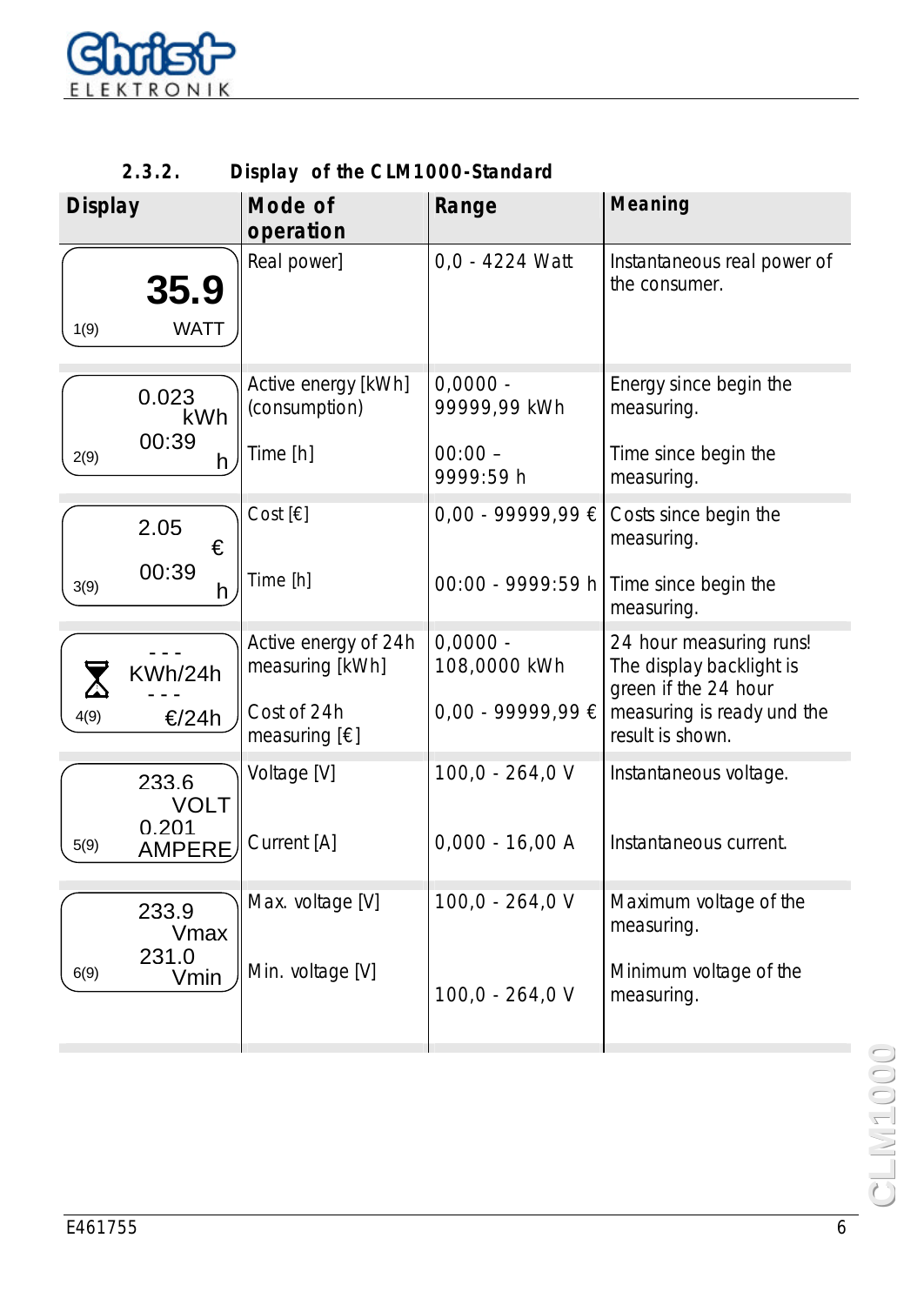

| <b>Display</b> |               | Mode of operation   | Range             | <b>Meaning</b>                                      |
|----------------|---------------|---------------------|-------------------|-----------------------------------------------------|
|                | 0.231<br>Amax | Max. Current [A]    | $0,000 - 16,00 A$ | Maximum current of the<br>measuring.                |
| 7(9)           | 0.196<br>Amin | Min. Current [A]    | $0,000 - 16,00 A$ | Minimum current of the<br>measuring.                |
|                | 43.7<br>Wmax  | Max. real power [W] | $0.0 - 4224$ W    | Maximum real power of the<br>measuring.             |
| 8(9)           | 34.9<br>Wmin  | Min. real power [W] | $0,0 - 4224$ W    | Minimum real power of the<br>measuring.             |
|                | 82.5<br>ON%   | ON Time [%]         | $0,00 - 100,0 %$  | Percent and time over the<br>adjusted ON-threshold. |
| 9(9)           | 10:02<br>ONh  | ON Time [h]         | 00:00 - 9999:59 h | (Standby-threshold)                                 |

### **2.3.3. Description of the ON%-function**

Many consumers (e.g. refrigerator) not constantly need the full achievement from the net. Therefore it is good to be known which time a consumer really needs the full electrical power and not only works in the standby-mode.

The function indicates how much percent of the measured time and how many hours the consumers worked over the adjusted ON-threshold (Standby-threshold). The following diagram illustrates the measurement principle.

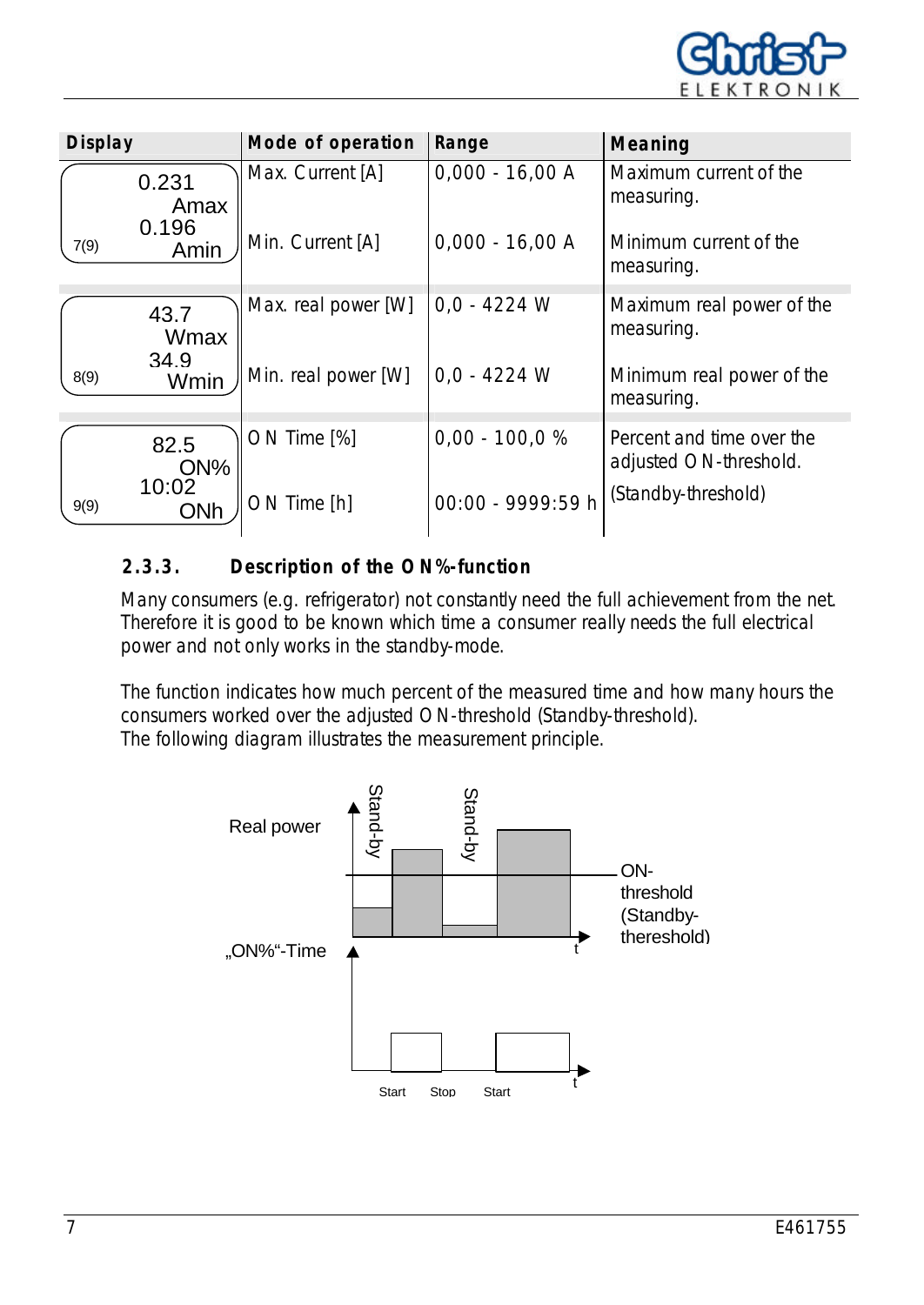

# **3. Error handling**



The CLM1000 gives users warning of internal errors which occurred!

If there is an error the display is red.

| Error         | <b>Meaning</b>                                                                                                             | <b>Solution</b>                                                                                                               |
|---------------|----------------------------------------------------------------------------------------------------------------------------|-------------------------------------------------------------------------------------------------------------------------------|
| <b>ERROR1</b> | Internal error 1!<br>CLM1000 doesn't start!                                                                                | Unplug the CLM1000 and plug it<br>again!<br>If the error continues to exist the<br>CLM1000 can't be used.<br>!Please send in! |
| <b>ERROR2</b> | Internal error 2!<br>The CLM1000 shows the error and<br>all readings are reset.<br>The CLM1000 starts an new<br>measuring! | If this error keeps occurring during<br>start-up the CLM1000 has to be<br>sent in for further inspection.                     |
| <b>ERROR3</b> | Amperage above the maximum<br>allowable value (more than 16<br>ampere)                                                     | Unplug wattmeter!                                                                                                             |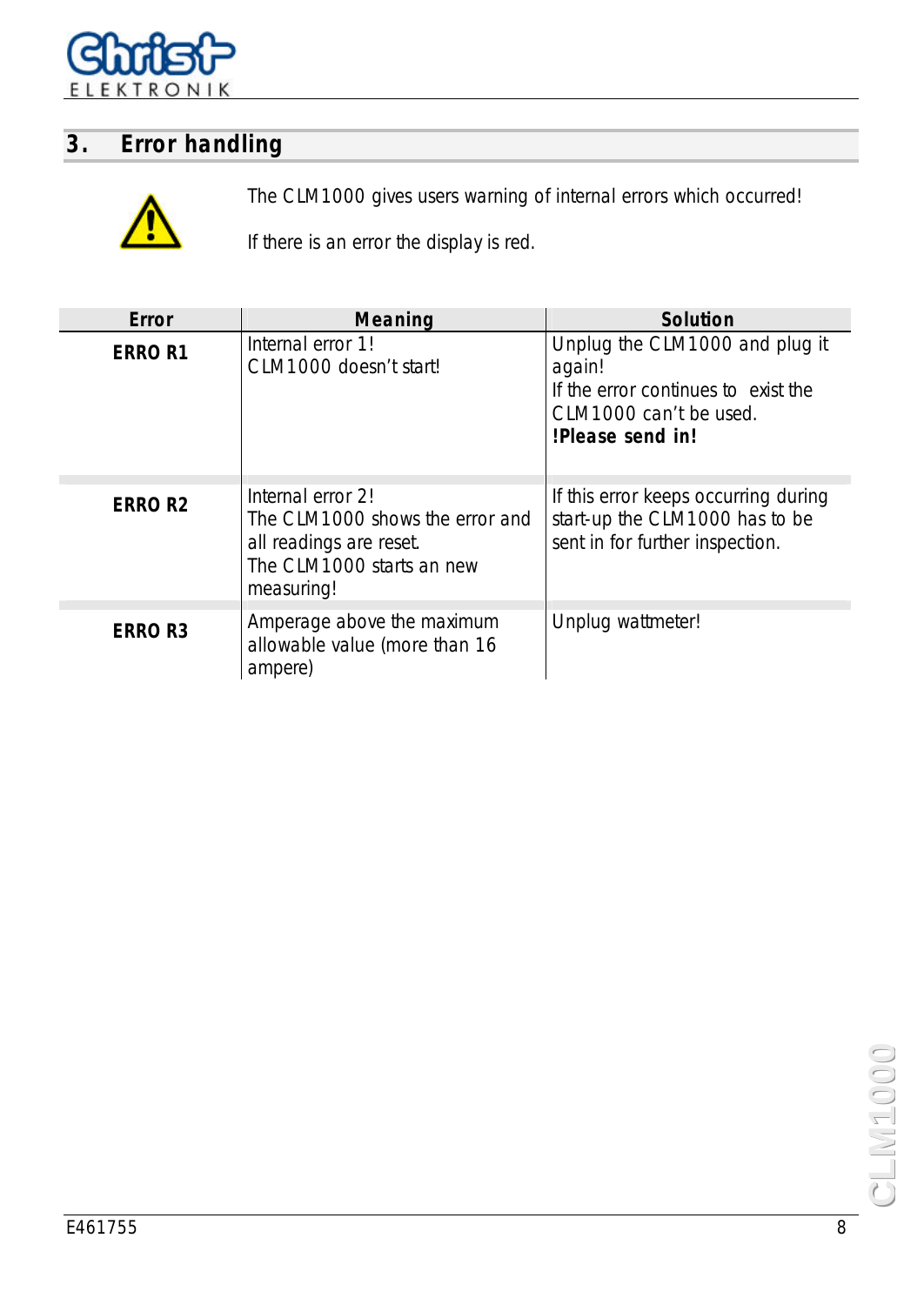

# **4. Technical data**

# **4.1 CLM1000 variant types and measurings**

| <b>CLM1000</b>                               | $S = Standard$<br>$H =$ Home        | P=Professional       |             |                |                |
|----------------------------------------------|-------------------------------------|----------------------|-------------|----------------|----------------|
| <b>Modes</b>                                 | Range                               | <b>Resolution</b>    | н           | $\mathsf{S}$   | P              |
| Real power                                   | $0,0 - 4224$ W                      | 0,1 W / 1 W          | $\gamma$    | $\gamma$       | $\overline{?}$ |
| Real power (min/max)                         | $0,0 - 4224$ W                      | 0,1 W / 1 W          |             | ?              | ?              |
| Apparent power                               | $0,0 - 4224$ VA                     | 0,1 VA / 1 VA        |             |                | $\overline{?}$ |
| Reactive power                               | $0,0 - 4224$ var                    | $0,1$ var / 1 var    |             |                | ?              |
| Active energy<br>(consumption)               | 0,0000 - 99999,99 kWh               | 0,0001 - 0,01 kWh    | $\tilde{?}$ | $\gamma$       | ?              |
| Active energy / 24 h<br>(consumption / 24 h) | 0,0000 - 108,0000 kWh               | 0,0001 kWh           | $\gamma$    | $\gamma$       |                |
| Apparent energy                              | 0,0000 - 99999,99 kVAh              | 0,0001 - 0,01 kVAh   |             |                | $\gamma$       |
| Reactive energy                              | 0,0000 - 99999,99 kvarh             | 0,0001 - 0,01 kvarh  |             |                | $\gamma$       |
| Consumption costs                            | $0,00 - 99999,99 \in$               | 0,01€                |             | $\gamma$       |                |
| Consumption costs<br>/24h                    | $0,00 - 99999,99 \in$               | 0,01€                |             | $\overline{?}$ |                |
| Tariff                                       | $0,000 - 99,999 \in$                | 0,001 €              |             | ?              |                |
| Testing time                                 | 00:00 - 9999:59 h                   | 1 Minute             | $\gamma$    | $\gamma$       | $\gamma$       |
| % ON (threshold<br>measuring)                | $0,0 - 100,0 %$                     | 0,1%                 |             | $\gamma$       | $\gamma$       |
| Voltage                                      | 100,0 - 264,0 V                     | $0,1$ V              |             | $\overline{?}$ | ?              |
| Voltage (min/max)                            | 100,0 - 264,0 V                     | $0,1$ V              |             | ?              | ?              |
| Current                                      | $0,000 - 16,00 A$                   | $0,001$ A $/ 0,01$ A |             | ?              | ?              |
| Current (min/max)                            | $0,000 - 16,00 A$                   | 0,001 A / 0,01 A     |             | ?              |                |
| Load recognition                             | resistance, capacitance, inductance |                      |             |                |                |
| Power factor                                 | $0,000 - 1,000$                     | 0,001                |             |                | ?              |
| Data logger<br>(option)                      |                                     |                      |             |                | ?              |
| <b>USB</b> interface<br>(option)             |                                     |                      |             |                | ?              |